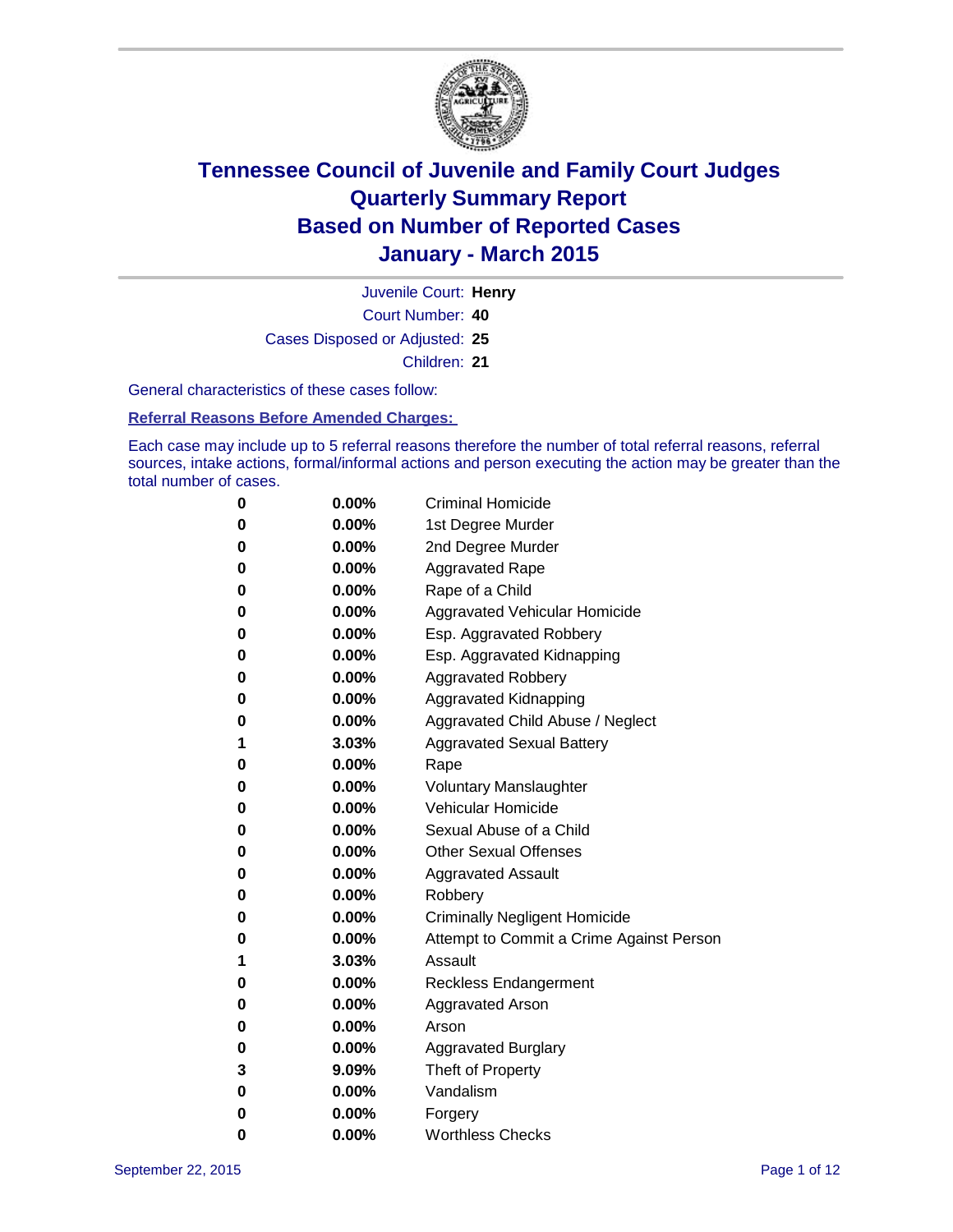

Court Number: **40** Juvenile Court: **Henry** Cases Disposed or Adjusted: **25** Children: **21**

#### **Referral Reasons Before Amended Charges:**

Each case may include up to 5 referral reasons therefore the number of total referral reasons, referral sources, intake actions, formal/informal actions and person executing the action may be greater than the total number of cases.

| 0  | $0.00\%$ | Illegal Possession / Fraudulent Use of Credit / Debit Cards |
|----|----------|-------------------------------------------------------------|
| 0  | 0.00%    | <b>Burglary</b>                                             |
| 0  | 0.00%    | Unauthorized Use of a Vehicle                               |
| 0  | 0.00%    | <b>Cruelty to Animals</b>                                   |
| 0  | 0.00%    | Sale of Controlled Substances                               |
| 1  | 3.03%    | <b>Other Drug Offenses</b>                                  |
| 2  | 6.06%    | Possession of Controlled Substances                         |
| 0  | 0.00%    | <b>Criminal Attempt</b>                                     |
| 0  | 0.00%    | Carrying Weapons on School Property                         |
| 0  | 0.00%    | Unlawful Carrying / Possession of a Weapon                  |
| 0  | 0.00%    | <b>Evading Arrest</b>                                       |
| 0  | 0.00%    | Escape                                                      |
| 1  | 3.03%    | Driving Under Influence (DUI)                               |
| 0  | 0.00%    | Possession / Consumption of Alcohol                         |
| 0  | 0.00%    | Resisting Stop, Frisk, Halt, Arrest or Search               |
| 0  | 0.00%    | <b>Aggravated Criminal Trespass</b>                         |
| 0  | 0.00%    | Harassment                                                  |
| 0  | 0.00%    | Failure to Appear                                           |
| 0  | 0.00%    | Filing a False Police Report                                |
| 0  | 0.00%    | <b>Criminal Impersonation</b>                               |
| 1  | 3.03%    | <b>Disorderly Conduct</b>                                   |
| 0  | 0.00%    | <b>Criminal Trespass</b>                                    |
| 0  | 0.00%    | <b>Public Intoxication</b>                                  |
| 0  | 0.00%    | Gambling                                                    |
| 13 | 39.39%   | <b>Traffic</b>                                              |
| 0  | 0.00%    | <b>Local Ordinances</b>                                     |
| 0  | 0.00%    | Violation of Wildlife Regulations                           |
| 0  | 0.00%    | Contempt of Court                                           |
| 0  | 0.00%    | Violation of Probation                                      |
| 0  | 0.00%    | Violation of Aftercare                                      |
| 0  | 0.00%    | <b>Unruly Behavior</b>                                      |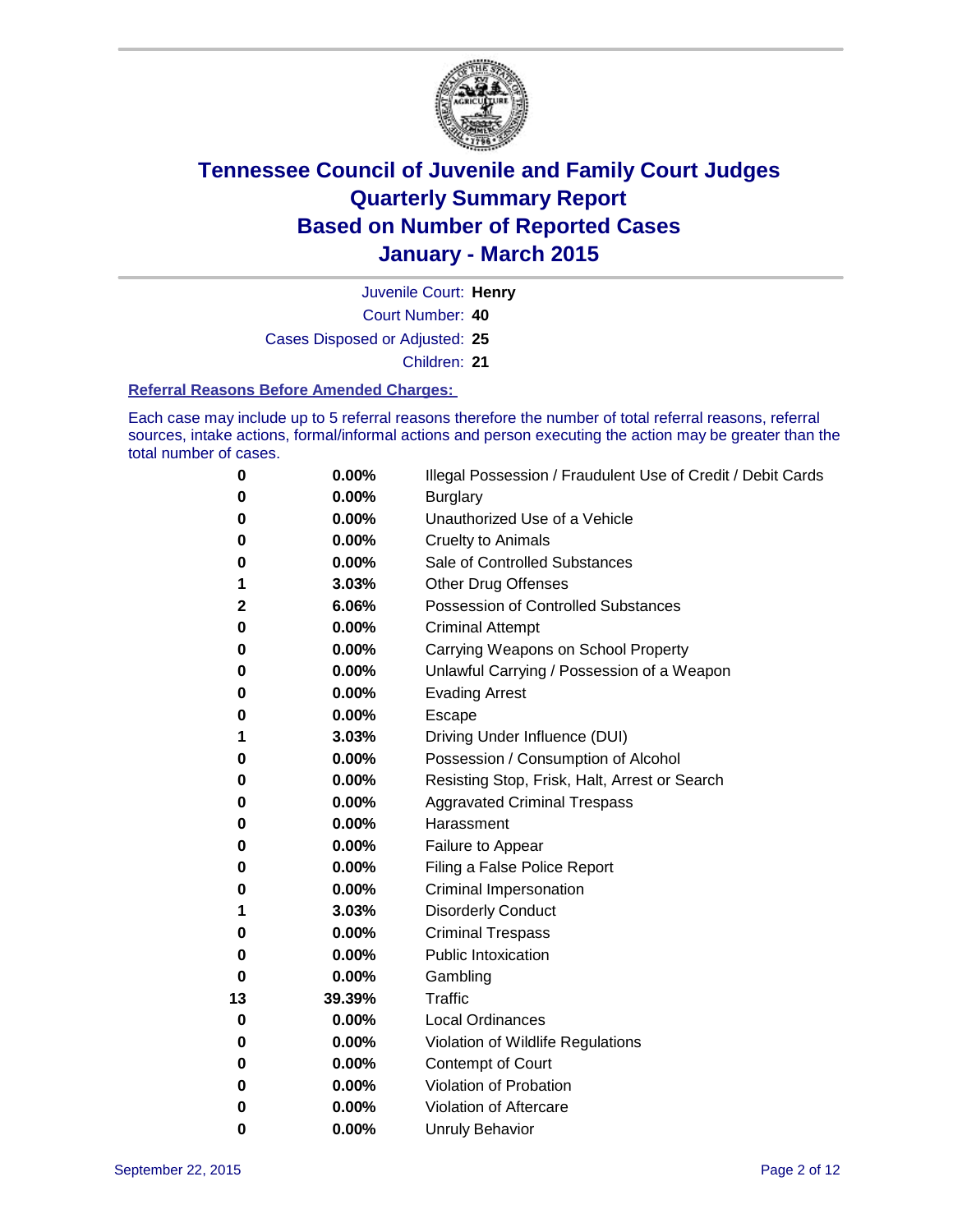

Court Number: **40** Juvenile Court: **Henry** Cases Disposed or Adjusted: **25** Children: **21**

#### **Referral Reasons Before Amended Charges:**

Each case may include up to 5 referral reasons therefore the number of total referral reasons, referral sources, intake actions, formal/informal actions and person executing the action may be greater than the total number of cases.

| 0  | $0.00\%$ | Truancy                               |
|----|----------|---------------------------------------|
| O  | 0.00%    | In-State Runaway                      |
| 0  | 0.00%    | Out-of-State Runaway                  |
| 2  | 6.06%    | Possession of Tobacco Products        |
| 0  | 0.00%    | Violation of a Valid Court Order      |
| 0  | 0.00%    | <b>Violation of Curfew</b>            |
| 1  | 3.03%    | <b>Sexually Abused Child</b>          |
| 0  | 0.00%    | <b>Physically Abused Child</b>        |
| 5  | 15.15%   | Dependency / Neglect                  |
| 0  | 0.00%    | <b>Termination of Parental Rights</b> |
| 0  | 0.00%    | Violation of Pretrial Diversion       |
| 0  | 0.00%    | Violation of Informal Adjustment      |
| 0  | 0.00%    | <b>Judicial Review</b>                |
| O  | 0.00%    | <b>Administrative Review</b>          |
| 0  | 0.00%    | <b>Foster Care Review</b>             |
| 1  | 3.03%    | Custody                               |
| O  | 0.00%    | Visitation                            |
| 1  | 3.03%    | Paternity / Legitimation              |
| 0  | 0.00%    | <b>Child Support</b>                  |
| 0  | 0.00%    | <b>Request for Medical Treatment</b>  |
| 0  | 0.00%    | <b>Consent to Marry</b>               |
| 0  | 0.00%    | Other                                 |
| 33 | 100.00%  | <b>Total Referrals</b>                |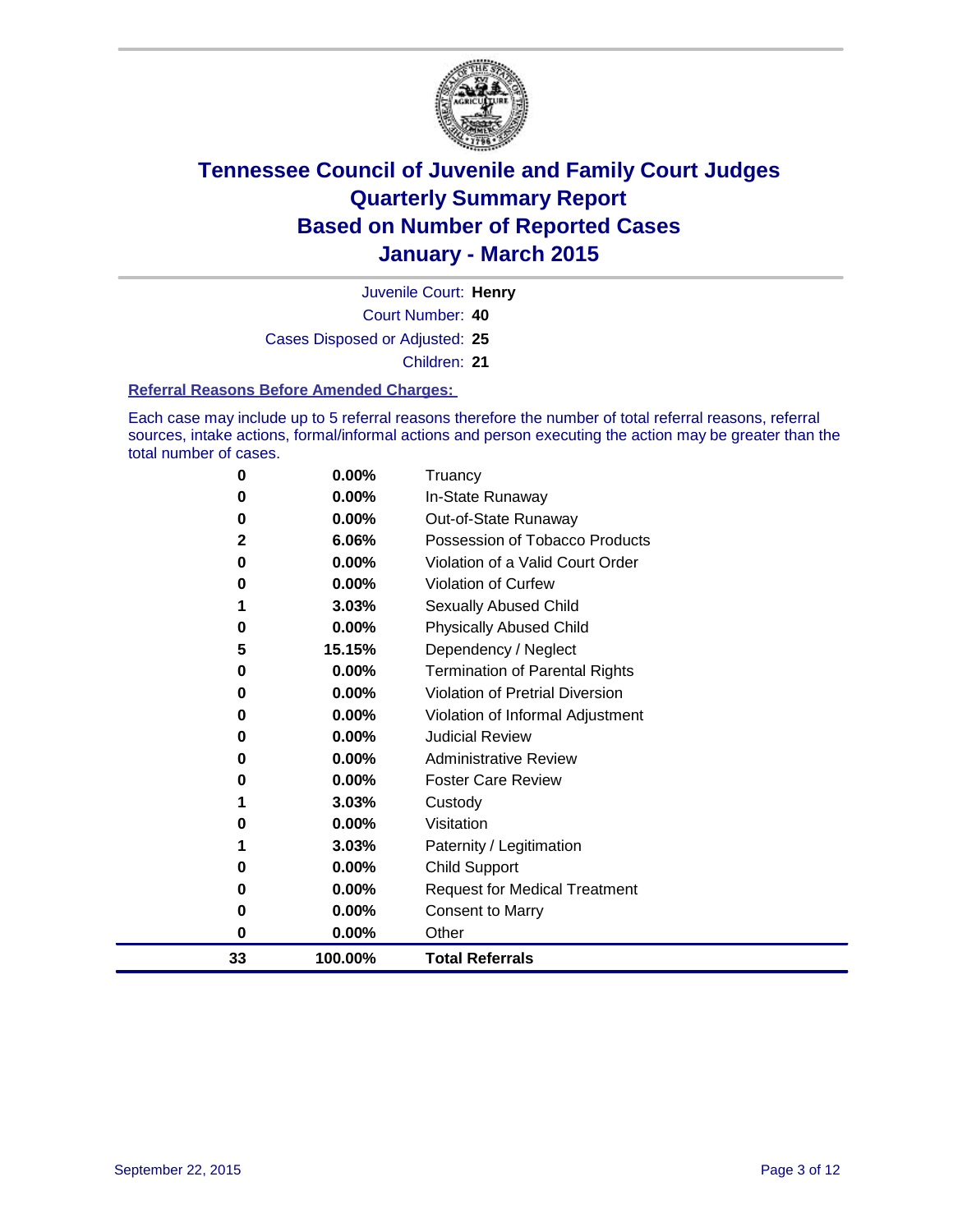

|                            |                                |          | Juvenile Court: Henry |  |  |  |
|----------------------------|--------------------------------|----------|-----------------------|--|--|--|
|                            | Court Number: 40               |          |                       |  |  |  |
|                            | Cases Disposed or Adjusted: 25 |          |                       |  |  |  |
|                            |                                |          | Children: 21          |  |  |  |
| <b>Referral Sources: 1</b> |                                |          |                       |  |  |  |
|                            | 24                             | 72.73%   | Law Enforcement       |  |  |  |
|                            | 0                              | $0.00\%$ | Parents               |  |  |  |
|                            | 0                              | $0.00\%$ | Relatives             |  |  |  |
|                            | 0                              | $0.00\%$ | Self                  |  |  |  |
|                            | 1                              | 3.03%    | School                |  |  |  |
|                            |                                |          |                       |  |  |  |

| 33 | 100.00%  | <b>Total Referral Sources</b>     |
|----|----------|-----------------------------------|
| 2  | 6.06%    | Other                             |
| 0  | 0.00%    | Unknown                           |
| 0  | $0.00\%$ | Hospital                          |
| 0  | 0.00%    | Child & Parent                    |
| 0  | $0.00\%$ | Victim                            |
| 0  | 0.00%    | <b>Other Court</b>                |
| 0  | 0.00%    | Social Agency                     |
| 0  | 0.00%    | <b>Court Staff</b>                |
| 0  | 0.00%    | <b>District Attorney's Office</b> |
| 0  | $0.00\%$ | <b>Other State Department</b>     |
| 6  | 18.18%   | <b>DCS</b>                        |
| 0  | $0.00\%$ | <b>CSA</b>                        |
|    |          |                                   |

#### **Age of Child at Referral: 2**

| 21 | 100.00% | <b>Total Child Count</b> |
|----|---------|--------------------------|
| 0  | 0.00%   | Unknown                  |
| 0  | 0.00%   | Ages 19 and Over         |
| 8  | 38.10%  | Ages 17 through 18       |
| 7  | 33.33%  | Ages 15 through 16       |
| 1  | 4.76%   | Ages 13 through 14       |
| 0  | 0.00%   | Ages 11 through 12       |
| 5  | 23.81%  | Ages 10 and Under        |
|    |         |                          |

<sup>1</sup> If different than number of Referral Reasons (33), verify accuracy of your court's data.

One child could be counted in multiple categories, verify accuracy of your court's data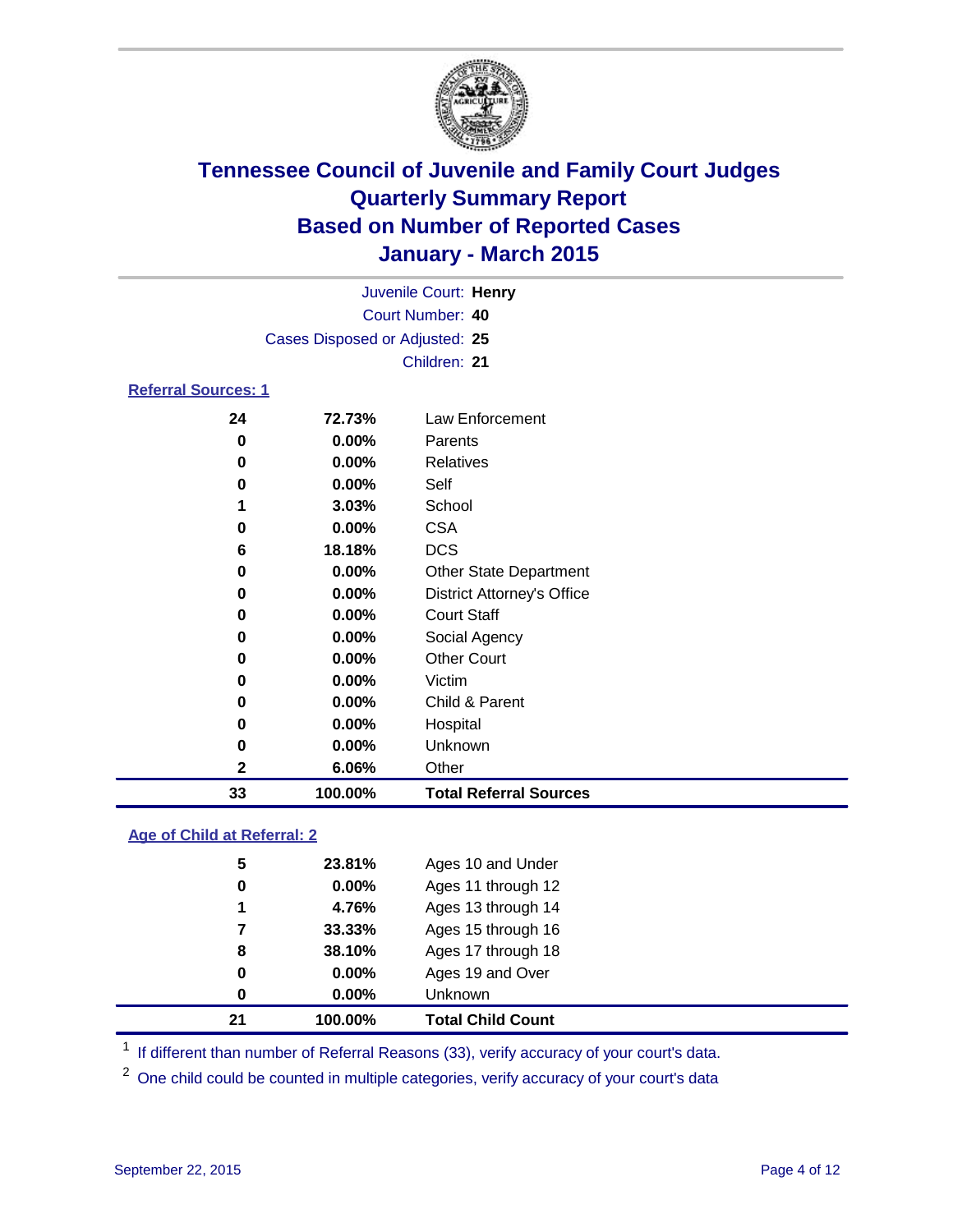

| Juvenile Court: Henry                   |                                |                          |  |  |
|-----------------------------------------|--------------------------------|--------------------------|--|--|
|                                         | Court Number: 40               |                          |  |  |
|                                         | Cases Disposed or Adjusted: 25 |                          |  |  |
|                                         |                                | Children: 21             |  |  |
| <b>Sex of Child: 1</b>                  |                                |                          |  |  |
| 14                                      | 66.67%                         | Male                     |  |  |
| 5                                       | 23.81%                         | Female                   |  |  |
| $\mathbf 2$                             | 9.52%                          | Unknown                  |  |  |
| 21                                      | 100.00%                        | <b>Total Child Count</b> |  |  |
| Race of Child: 1                        |                                |                          |  |  |
| 18                                      | 85.71%                         | White                    |  |  |
| $\bf{0}$                                | 0.00%                          | African American         |  |  |
| 0                                       | 0.00%                          | Native American          |  |  |
| 0                                       | 0.00%                          | Asian                    |  |  |
| 0                                       | 0.00%                          | Mixed                    |  |  |
| 3                                       | 14.29%                         | Unknown                  |  |  |
| 21                                      | 100.00%                        | <b>Total Child Count</b> |  |  |
| <b>Hispanic Origin: 1</b>               |                                |                          |  |  |
| $\bf{0}$                                | 0.00%                          | Yes                      |  |  |
| 18                                      | 85.71%                         | <b>No</b>                |  |  |
| 3                                       | 14.29%                         | Unknown                  |  |  |
| 21                                      | 100.00%                        | <b>Total Child Count</b> |  |  |
| <b>School Enrollment of Children: 1</b> |                                |                          |  |  |
| 10                                      | 47.62%                         | Yes                      |  |  |
| $\mathbf{2}$                            | 9.52%                          | <b>No</b>                |  |  |
| 9                                       | 42.86%                         | Unknown                  |  |  |
| 21                                      | 100.00%                        | <b>Total Child Count</b> |  |  |

One child could be counted in multiple categories, verify accuracy of your court's data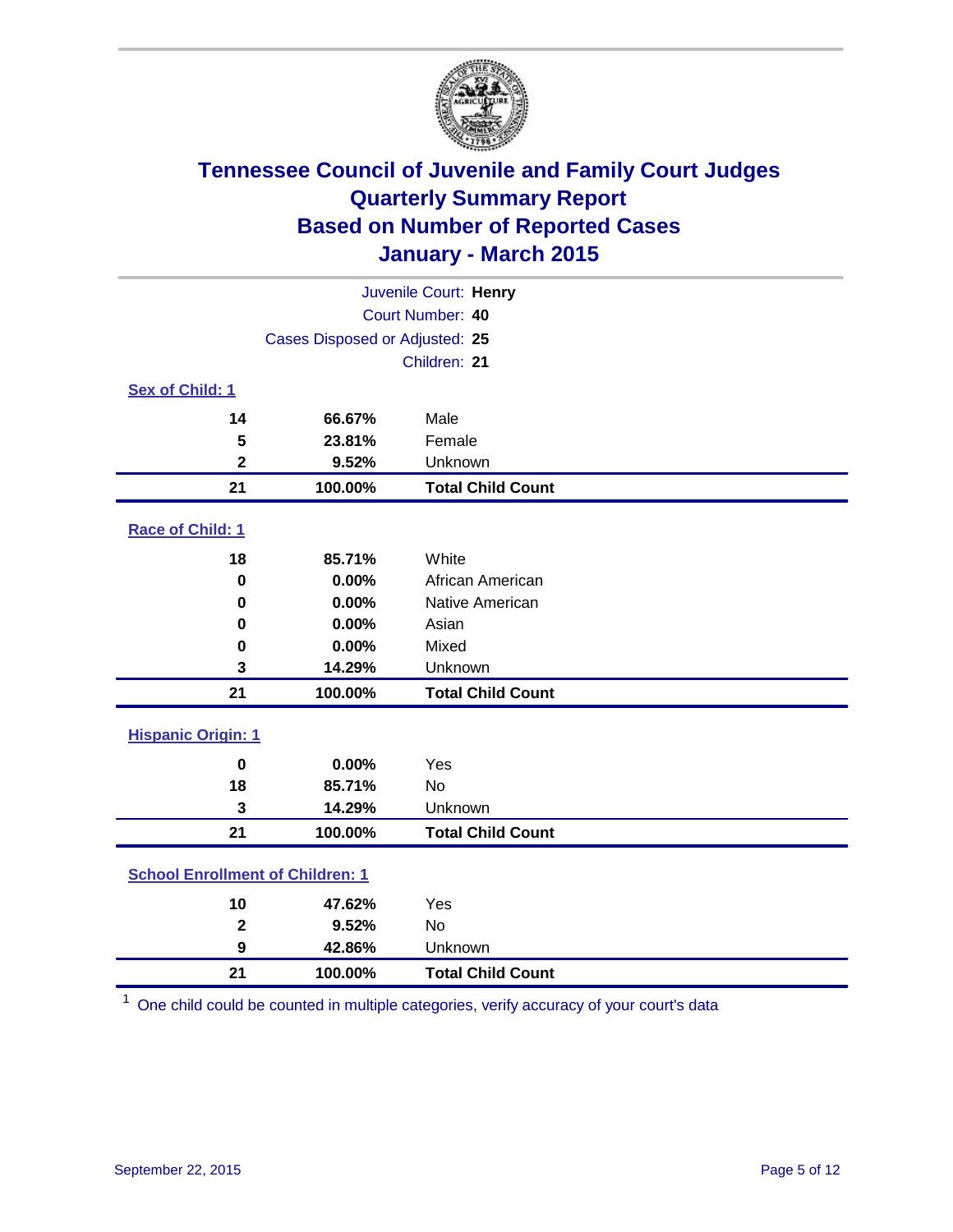

| Juvenile Court: Henry                                     |                                |                              |  |  |
|-----------------------------------------------------------|--------------------------------|------------------------------|--|--|
| Court Number: 40                                          |                                |                              |  |  |
|                                                           | Cases Disposed or Adjusted: 25 |                              |  |  |
|                                                           |                                | Children: 21                 |  |  |
| <b>Living Arrangement of Child at Time of Referral: 1</b> |                                |                              |  |  |
| $\overline{\mathbf{4}}$                                   | 19.05%                         | With Both Biological Parents |  |  |
| 0                                                         | $0.00\%$                       | With Father and Stepmother   |  |  |
| 0                                                         | $0.00\%$                       | With Mother and Stepfather   |  |  |
| 4                                                         | 19.05%                         | <b>With Mother</b>           |  |  |
| 0                                                         | $0.00\%$                       | With Father                  |  |  |
|                                                           | 4.76%                          | <b>With Relatives</b>        |  |  |
| 0                                                         | 0.00%                          | With Adoptive Parents        |  |  |
| 0                                                         | 0.00%                          | With Foster Family           |  |  |
| 0                                                         | $0.00\%$                       | In a Group Home              |  |  |
| 0                                                         | $0.00\%$                       | In a Residential Center      |  |  |
| 0                                                         | $0.00\%$                       | In an Institution            |  |  |
| 0                                                         | $0.00\%$                       | Independent                  |  |  |
| 8                                                         | 38.10%                         | Unknown                      |  |  |
| 4                                                         | 19.05%                         | Other                        |  |  |
| 21                                                        | 100.00%                        | <b>Total Child Count</b>     |  |  |
| <b>Type of Detention: 2</b>                               |                                |                              |  |  |
| 0                                                         | $0.00\%$                       | Non-Secure Placement         |  |  |
| n                                                         | በ በበ%                          | Iuvenile Detention Escility  |  |  |

| 25 | 100.00%  | <b>Total Detention Count</b> |
|----|----------|------------------------------|
| 0  | $0.00\%$ | Other                        |
| 15 | 60.00%   | Does Not Apply               |
| 10 | 40.00%   | Unknown                      |
| 0  | $0.00\%$ | <b>Psychiatric Hospital</b>  |
| 0  | $0.00\%$ | Jail - No Separation         |
| 0  | $0.00\%$ | Jail - Partial Separation    |
| 0  | $0.00\%$ | Jail - Complete Separation   |
| 0  | $0.00\%$ | Juvenile Detention Facility  |
| υ  | U.UU70   | Non-Secure Placement         |

<sup>1</sup> One child could be counted in multiple categories, verify accuracy of your court's data

If different than number of Cases (25) verify accuracy of your court's data.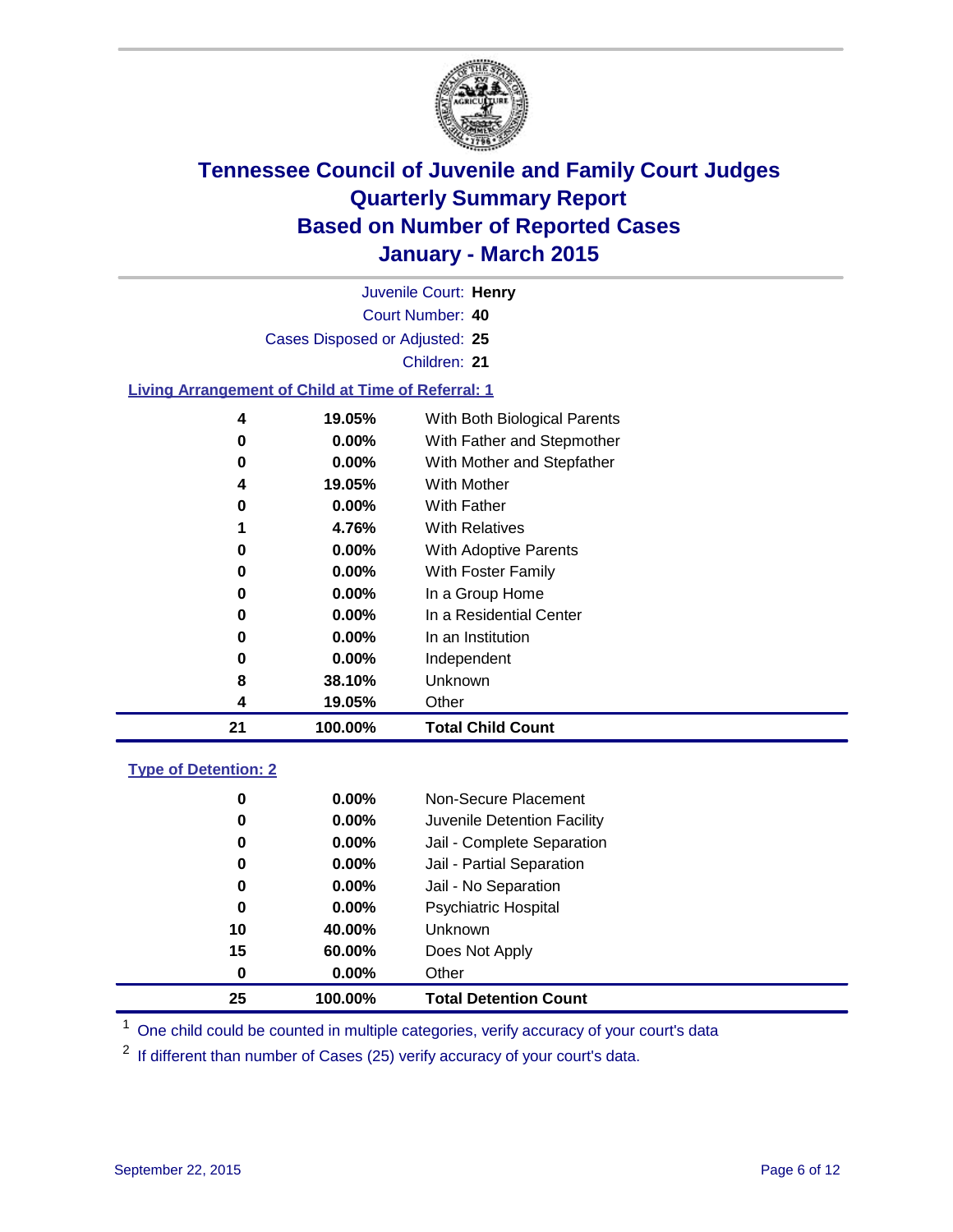

|                                                    | Juvenile Court: Henry          |                                      |  |  |  |
|----------------------------------------------------|--------------------------------|--------------------------------------|--|--|--|
|                                                    | Court Number: 40               |                                      |  |  |  |
|                                                    | Cases Disposed or Adjusted: 25 |                                      |  |  |  |
|                                                    |                                | Children: 21                         |  |  |  |
| <b>Placement After Secure Detention Hearing: 1</b> |                                |                                      |  |  |  |
| 0                                                  | 0.00%                          | Returned to Prior Living Arrangement |  |  |  |
| $\bf{0}$                                           | 0.00%                          | Juvenile Detention Facility          |  |  |  |
| 0                                                  | 0.00%                          | Jail                                 |  |  |  |
| 0                                                  | 0.00%                          | Shelter / Group Home                 |  |  |  |
| $\bf{0}$                                           | 0.00%                          | <b>Foster Family Home</b>            |  |  |  |
| $\bf{0}$                                           | 0.00%                          | <b>Psychiatric Hospital</b>          |  |  |  |
| 10                                                 | 40.00%                         | Unknown                              |  |  |  |
| 15                                                 | 60.00%                         | Does Not Apply                       |  |  |  |
| 0                                                  | 0.00%                          | Other                                |  |  |  |
| 25                                                 | 100.00%                        | <b>Total Placement Count</b>         |  |  |  |
| <b>Intake Actions: 2</b>                           |                                |                                      |  |  |  |
|                                                    |                                |                                      |  |  |  |
| 20                                                 | 60.61%                         | <b>Petition Filed</b>                |  |  |  |
| $\bf{0}$                                           | 0.00%                          | <b>Motion Filed</b>                  |  |  |  |
| 13                                                 | 39.39%                         | <b>Citation Processed</b>            |  |  |  |
| 0                                                  | 0.00%                          | Notification of Paternity Processed  |  |  |  |
| 0                                                  | 0.00%                          | Scheduling of Judicial Review        |  |  |  |
| 0                                                  | 0.00%                          | Scheduling of Administrative Review  |  |  |  |
| $\bf{0}$                                           | 0.00%                          | Scheduling of Foster Care Review     |  |  |  |
| 0                                                  | 0.00%                          | Unknown                              |  |  |  |
| 0                                                  | 0.00%                          | Does Not Apply                       |  |  |  |
| 0                                                  | 0.00%                          | Other                                |  |  |  |
| 33                                                 | 100.00%                        | <b>Total Intake Count</b>            |  |  |  |

<sup>1</sup> If different than number of Cases (25) verify accuracy of your court's data.

<sup>2</sup> If different than number of Referral Reasons (33), verify accuracy of your court's data.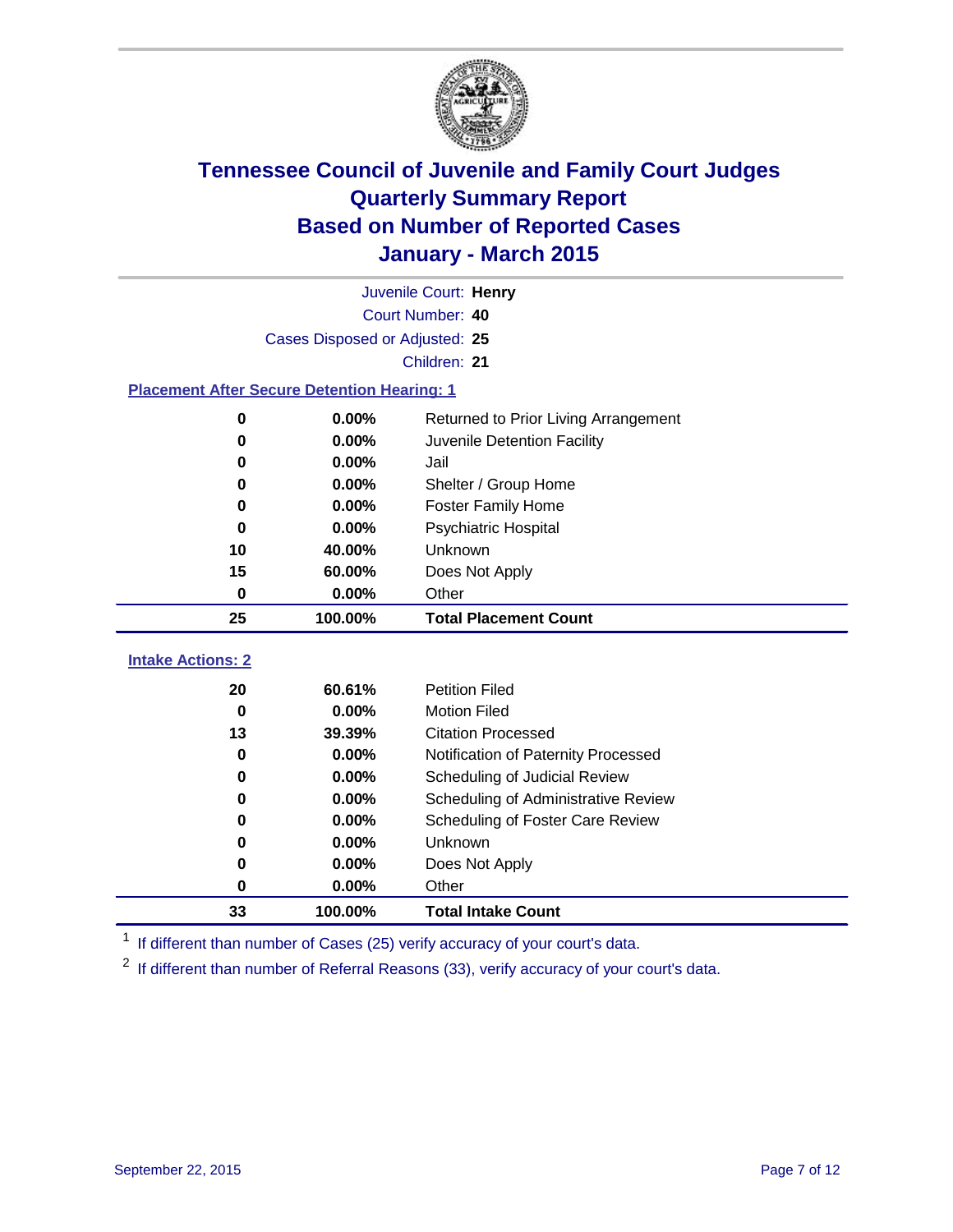

Court Number: **40** Juvenile Court: **Henry** Cases Disposed or Adjusted: **25** Children: **21**

#### **Last Grade Completed by Child: 1**

| 21                   | 100.00%        | <b>Total Child Count</b>     |
|----------------------|----------------|------------------------------|
| $\bf{0}$             | 0.00%          | Other                        |
| 9                    | 42.86%         | Unknown                      |
| $\bf{0}$             | 0.00%          | <b>Never Attended School</b> |
| 0                    | 0.00%          | Graduated                    |
| 0                    | 0.00%          | <b>GED</b>                   |
| 0                    | 0.00%          | Non-Graded Special Ed        |
| $\mathbf 2$          | 9.52%          | 12th Grade                   |
| $\mathbf 2$          | 9.52%          | 11th Grade                   |
| 5                    | 23.81%         | 10th Grade                   |
| 0                    | 0.00%          | 9th Grade                    |
| $\mathbf 2$          | 9.52%          | 9th Grade                    |
| $\bf{0}$             | 0.00%          | 8th Grade                    |
| 1                    | 4.76%          | 8th Grade                    |
| 0                    | 0.00%          | 7th Grade                    |
| 0                    | 0.00%          | 7th Grade                    |
| 0                    | 0.00%          | 6th Grade                    |
| 0                    | 0.00%          | 6th Grade                    |
| 0                    | 0.00%          | 5th Grade                    |
| $\bf{0}$             | 0.00%          | 5th Grade                    |
| 0                    | 0.00%          | 4th Grade                    |
| 0                    | 0.00%          | 4th Grade                    |
| $\bf{0}$             | 0.00%          | 3rd Grade                    |
| 0                    | 0.00%          | 3rd Grade                    |
| 0                    | 0.00%          | 2nd Grade                    |
| 0                    | 0.00%          | 2nd Grade                    |
| 0                    | 0.00%          | 1st Grade                    |
| $\mathbf 0$          | 0.00%          | Kindergarten<br>1st Grade    |
| $\bf{0}$<br>$\bf{0}$ | 0.00%<br>0.00% | Preschool                    |
|                      |                |                              |
| $\pmb{0}$            | 0.00%          | Too Young for School         |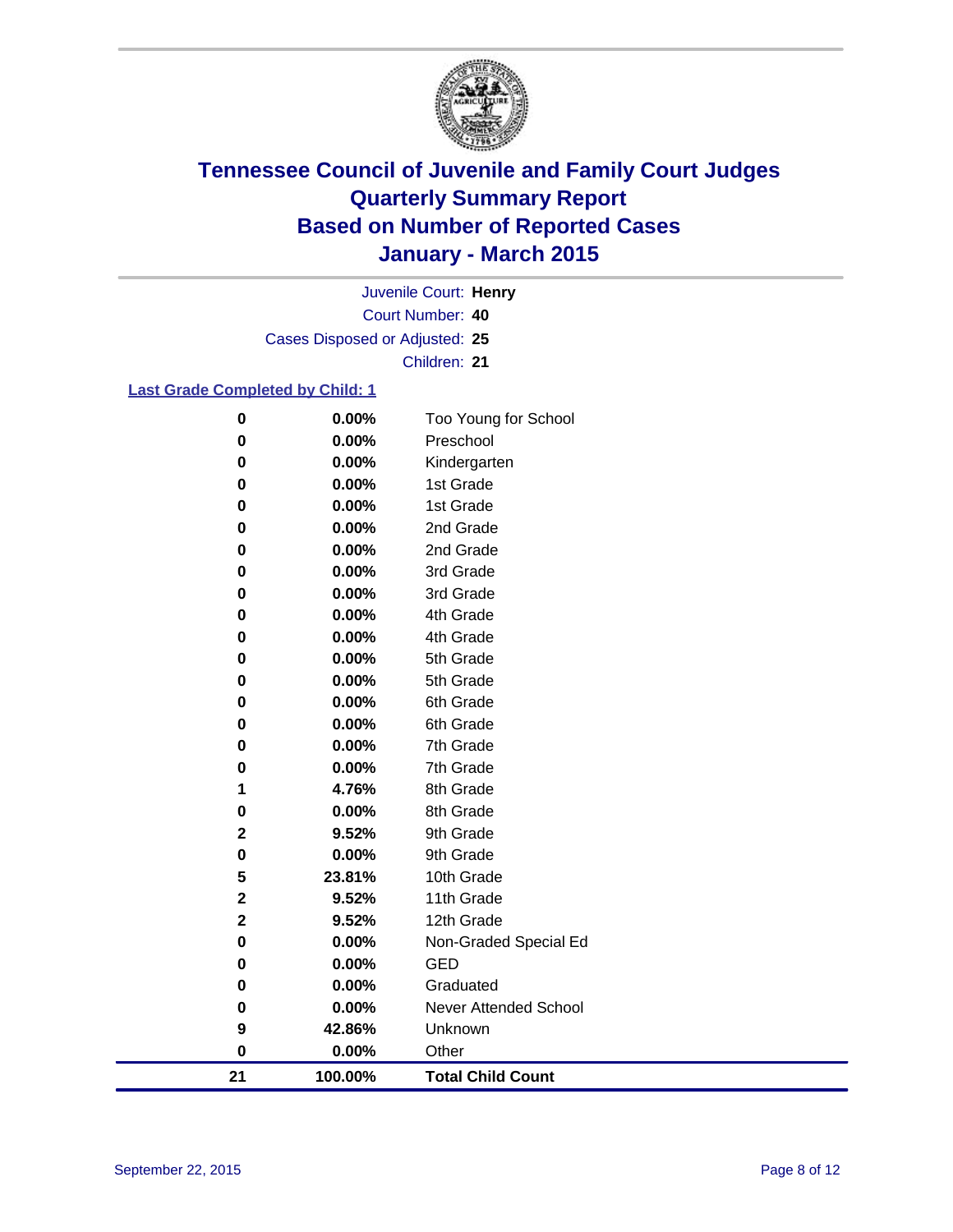

|                                         |                                | Juvenile Court: Henry                                                                                          |
|-----------------------------------------|--------------------------------|----------------------------------------------------------------------------------------------------------------|
|                                         |                                | Court Number: 40                                                                                               |
|                                         | Cases Disposed or Adjusted: 25 |                                                                                                                |
|                                         |                                | Children: 21                                                                                                   |
| <b>Enrolled in Special Education: 1</b> |                                |                                                                                                                |
| 1                                       | 4.76%                          | Yes                                                                                                            |
| 9                                       | 42.86%                         | No                                                                                                             |
| 11                                      | 52.38%                         | Unknown                                                                                                        |
| 21                                      | 100.00%                        | <b>Total Child Count</b>                                                                                       |
|                                         |                                | . On a called a could be a consequent to model a contraction of the consequence of consequents along the $\mu$ |

<sup>1</sup> One child could be counted in multiple categories, verify accuracy of your court's data

#### **Action Executed By: 1**

| 33<br>0 | 100.00%<br>0.00% | Judge<br>Magistrate       |
|---------|------------------|---------------------------|
| 0       | $0.00\%$         | <b>YSO</b>                |
| 0       | 0.00%            | Other                     |
| 0       | $0.00\%$         | Unknown                   |
| 33      | 100.00%          | <b>Total Action Count</b> |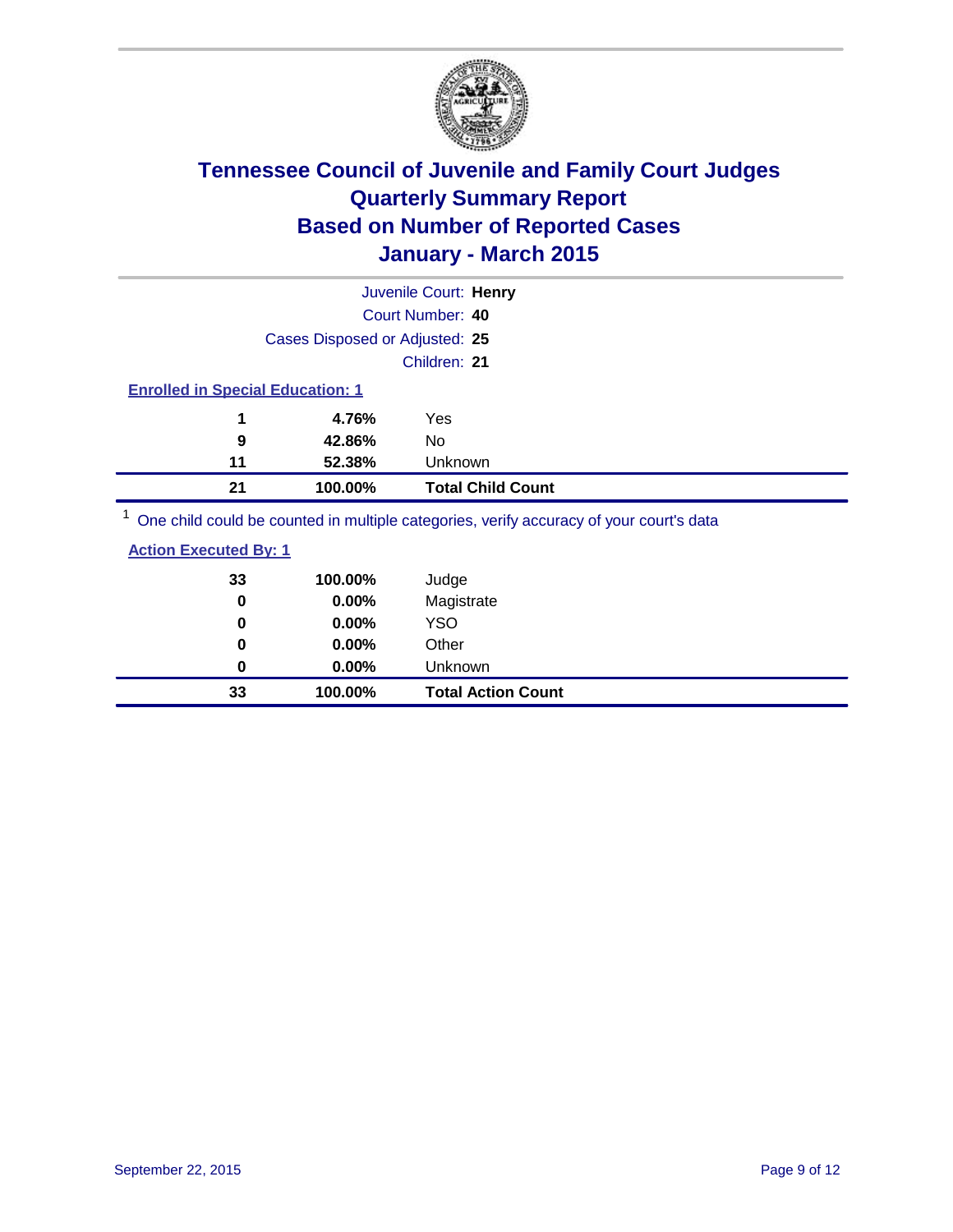

Court Number: **40** Juvenile Court: **Henry** Cases Disposed or Adjusted: **25** Children: **21**

#### **Formal / Informal Actions: 1**

| 17           | 51.52%   | Dismissed                                        |
|--------------|----------|--------------------------------------------------|
|              | $3.03\%$ | Retired / Nolle Prosequi                         |
| 4            | 12.12%   | <b>Complaint Substantiated Delinquent</b>        |
| 0            | $0.00\%$ | <b>Complaint Substantiated Status Offender</b>   |
| 5            | 15.15%   | <b>Complaint Substantiated Dependent/Neglect</b> |
| 0            | $0.00\%$ | <b>Complaint Substantiated Abused</b>            |
| 0            | $0.00\%$ | <b>Complaint Substantiated Mentally III</b>      |
| 0            | $0.00\%$ | Informal Adjustment                              |
| 0            | $0.00\%$ | <b>Pretrial Diversion</b>                        |
| 0            | $0.00\%$ | <b>Transfer to Adult Court Hearing</b>           |
| 0            | $0.00\%$ | Charges Cleared by Transfer to Adult Court       |
| 2            | $6.06\%$ | Special Proceeding                               |
| 0            | $0.00\%$ | <b>Review Concluded</b>                          |
| $\mathbf{2}$ | 6.06%    | Case Held Open                                   |
| 2            | $6.06\%$ | Other                                            |
| 0            | $0.00\%$ | <b>Unknown</b>                                   |
| 33           | 100.00%  | <b>Total Action Count</b>                        |

<sup>1</sup> If different than number of Referral Reasons (33), verify accuracy of your court's data.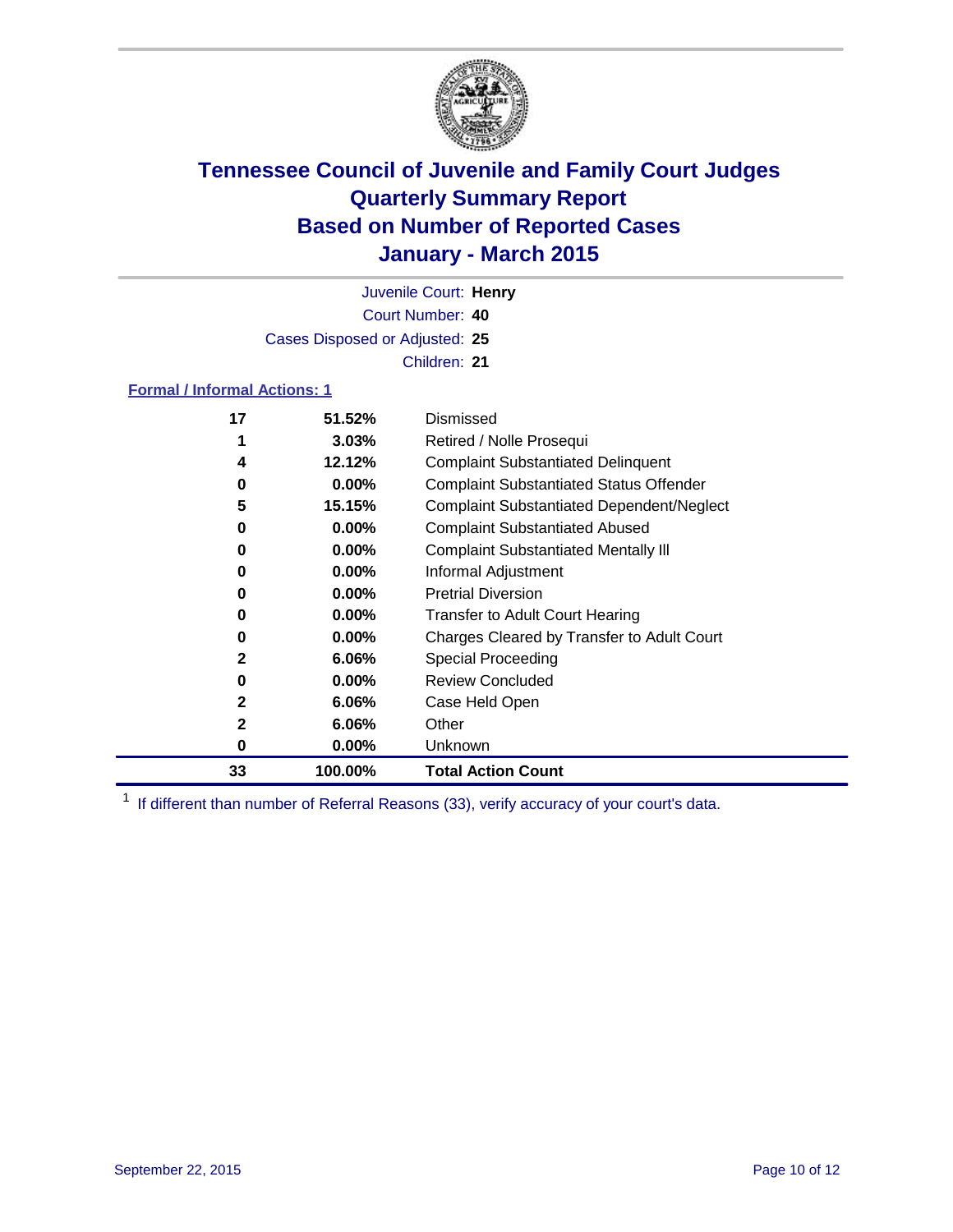

|                       |                                | Juvenile Court: Henry                                 |
|-----------------------|--------------------------------|-------------------------------------------------------|
|                       |                                | Court Number: 40                                      |
|                       | Cases Disposed or Adjusted: 25 |                                                       |
|                       |                                | Children: 21                                          |
| <b>Case Outcomes:</b> |                                | There can be multiple outcomes for one child or case. |
| 9                     | 15.52%                         | Case Dismissed                                        |
| 1                     | 1.72%                          | Case Retired or Nolle Prosequi                        |
| 0                     | 0.00%                          | Warned / Counseled                                    |
| 3                     | 5.17%                          | Held Open For Review                                  |
| 1                     | 1.72%                          | Supervision / Probation to Juvenile Court             |
| 0                     | 0.00%                          | <b>Probation to Parents</b>                           |
| 0                     | 0.00%                          | Referral to Another Entity for Supervision / Service  |
| 0                     | 0.00%                          | Referred for Mental Health Counseling                 |
| 2                     | 3.45%                          | Referred for Alcohol and Drug Counseling              |
| 0                     | 0.00%                          | <b>Referred to Alternative School</b>                 |
| 0                     | 0.00%                          | Referred to Private Child Agency                      |
| 0                     | 0.00%                          | Referred to Defensive Driving School                  |
| 0                     | 0.00%                          | Referred to Alcohol Safety School                     |
| 0                     | 0.00%                          | Referred to Juvenile Court Education-Based Program    |
| 1                     | 1.72%                          | Driver's License Held Informally                      |
| 0                     | 0.00%                          | <b>Voluntary Placement with DMHMR</b>                 |
| 0                     | 0.00%                          | <b>Private Mental Health Placement</b>                |
| 0                     | 0.00%                          | <b>Private MR Placement</b>                           |
| 0                     | 0.00%                          | Placement with City/County Agency/Facility            |
| 0                     | 0.00%                          | Placement with Relative / Other Individual            |
| 3                     | 5.17%                          | Fine                                                  |
| 0                     | 0.00%                          | <b>Public Service</b>                                 |
| 3                     | 5.17%                          | Restitution                                           |
| 0                     | 0.00%                          | <b>Runaway Returned</b>                               |
| 5                     | 8.62%                          | No Contact Order                                      |
| 0                     | 0.00%                          | Injunction Other than No Contact Order                |
| 1                     | 1.72%                          | <b>House Arrest</b>                                   |
| 3                     | 5.17%                          | <b>Court Defined Curfew</b>                           |
| 0                     | 0.00%                          | Dismissed from Informal Adjustment                    |
| 0                     | 0.00%                          | <b>Dismissed from Pretrial Diversion</b>              |
| 0                     | 0.00%                          | Released from Probation                               |
| 0                     | 0.00%                          | <b>Transferred to Adult Court</b>                     |
| 0                     | 0.00%                          | <b>DMHMR Involuntary Commitment</b>                   |
| 0                     | $0.00\%$                       | <b>DCS Commitment - Determinate</b>                   |